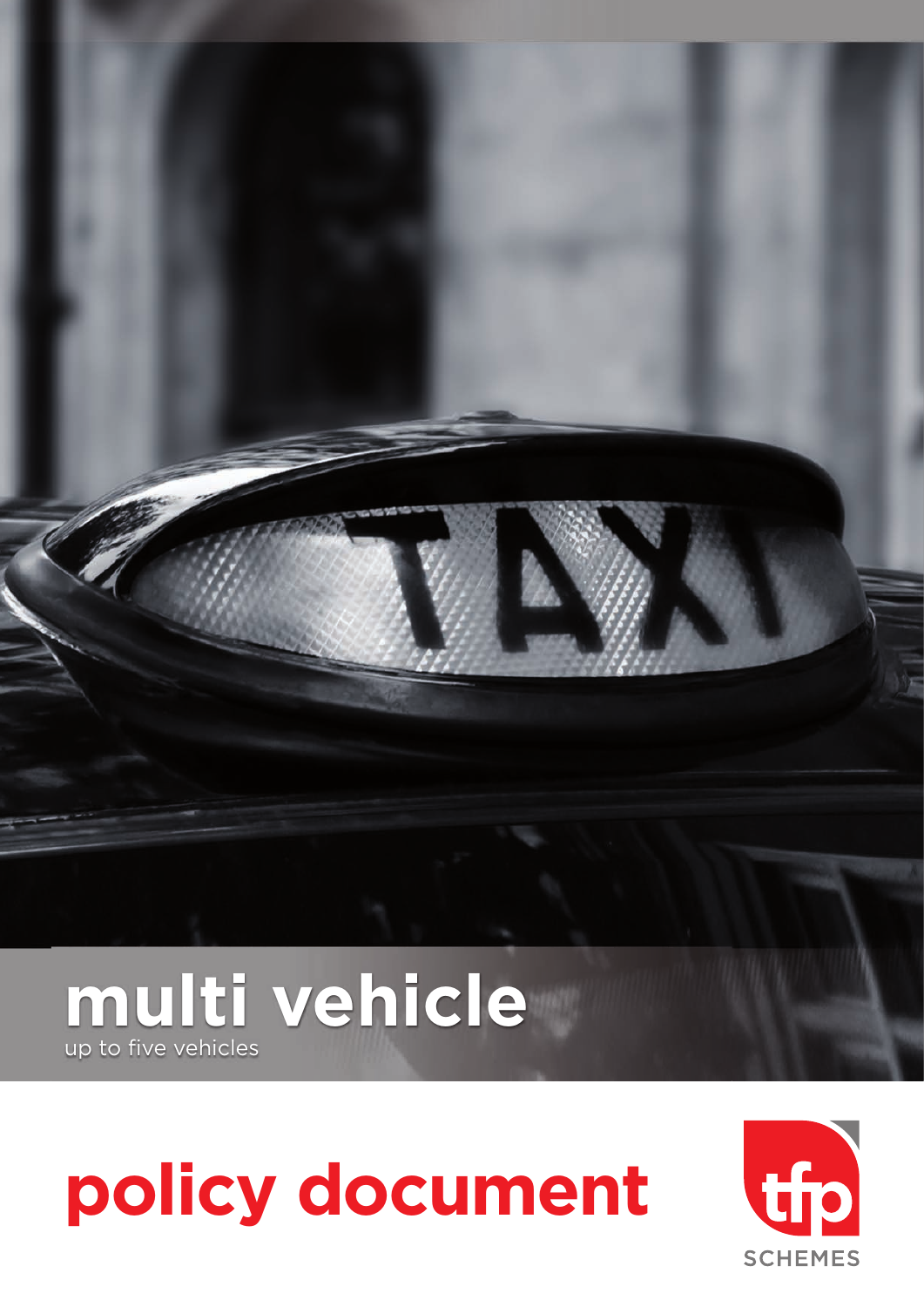In the event of an accident, windscreen breakage, or to make a claim:



Please ensure that claims, fault or non-fault are reported immediately as this can often mean a substantial reduction to the overall cost of a claim.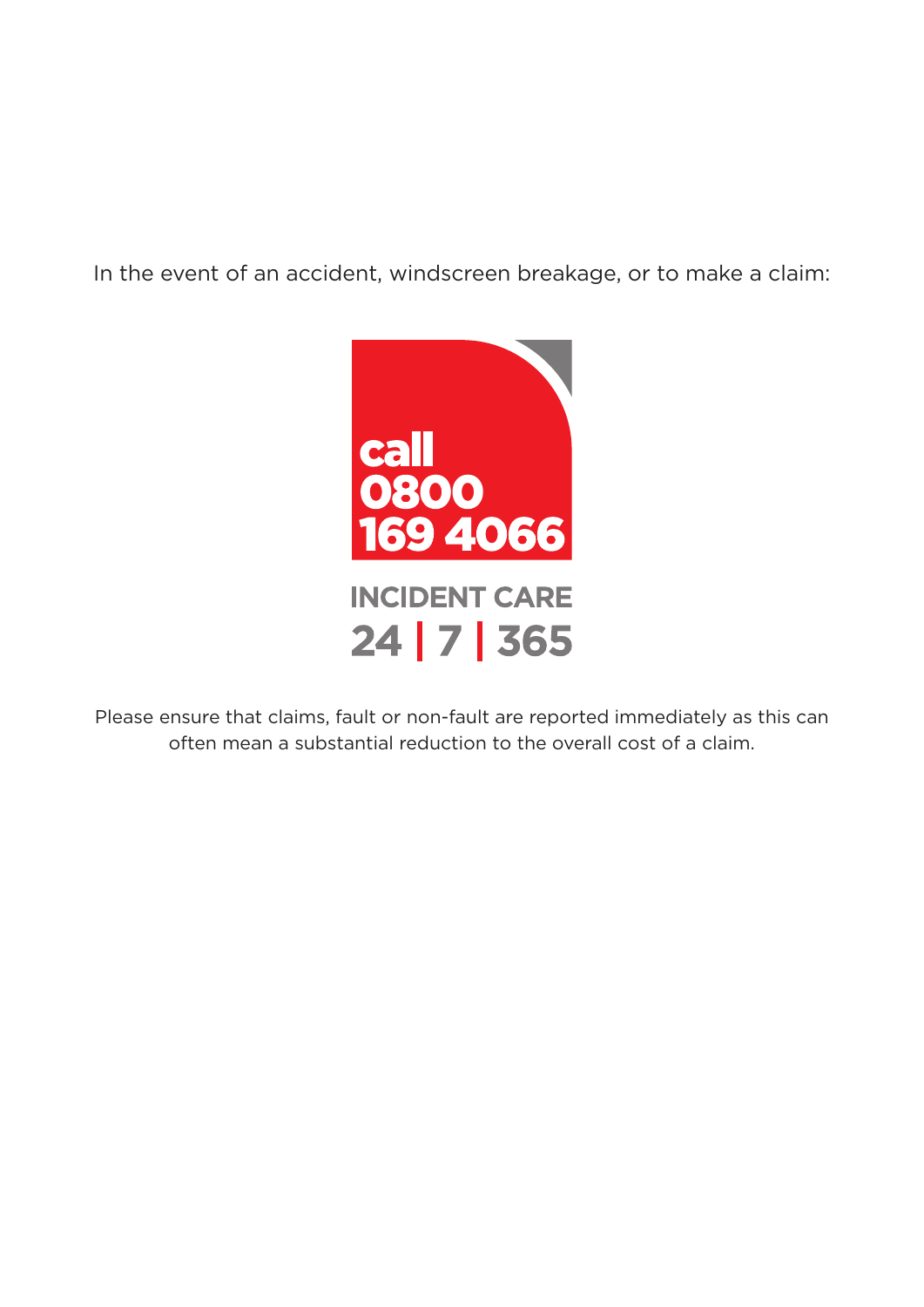



# **Welcome to TFP Multi Vehicle**

# **Your Policy Benefits at a glance**

- • Extended Public Liability Cover included as standard Vital for any contract work including school and health authorities
- • Incident Care Claims Service (24 hours a day, 365 days a year) Via Aviva includes collision advice helpline
	- Plated Replacement Vehicle Scheme Non Fault accidents. See Policy/Schedule for details
		- **Special Income Replacement Alternative** Non fault accidents. £35 per day
			- • Up to £25,000 Driver Assault Cover
- • Expert Solicitors To pursue injury compensation, Loss of Earnings and any other uninsured losses
	- • RAC Breakdown Assistance Access at very competitive terms

# *TFP Multi Vehicle - offering You more*

# **About TFP**

Established in 1998 TFP Schemes are a specialist insurance underwriting facility operating under a delegated authority on behalf of Aviva.

> For full details including Terms and Conditions of the TFP Policy Benefits, refer to the Policy Document or policy Schedule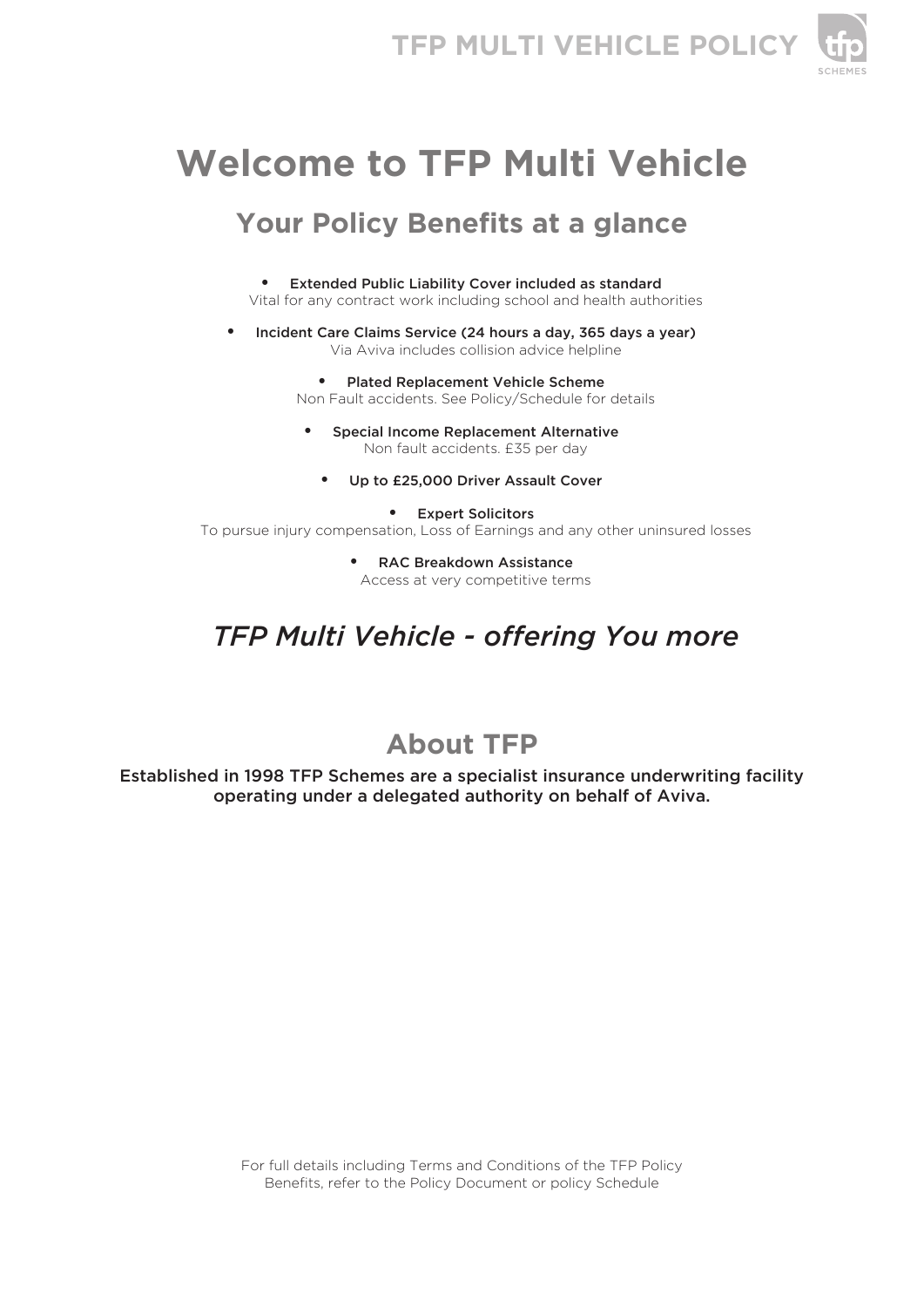You should keep Your TFP Multi Vehicle Policy document in a safe place and make a note of Your policy number and the Incident Care number so these are available should an emergency arise.

If You have any queries about the cover or would like to extend it please speak to Your usual insurance broker.

### **Contents**

|                                               | 2  |
|-----------------------------------------------|----|
|                                               | 2  |
|                                               | 2  |
|                                               | 3  |
|                                               | 3  |
| - Section 1                                   | 4  |
| - Section 2                                   | 5  |
| - Section 3<br>- Section 4<br>- Section 5     | 7  |
| - Section 6                                   | 7  |
| - Section 7                                   | 8  |
| - Section 8                                   | 9  |
|                                               | 11 |
|                                               | 11 |
| <b>Financial Services Compensation Scheme</b> | 12 |
|                                               | 12 |
|                                               |    |

#### *Incident Care Number*

In the event of an accident, windscreen breakage or to make a claim You can call 0800 169 4066 24 hours, 365 days.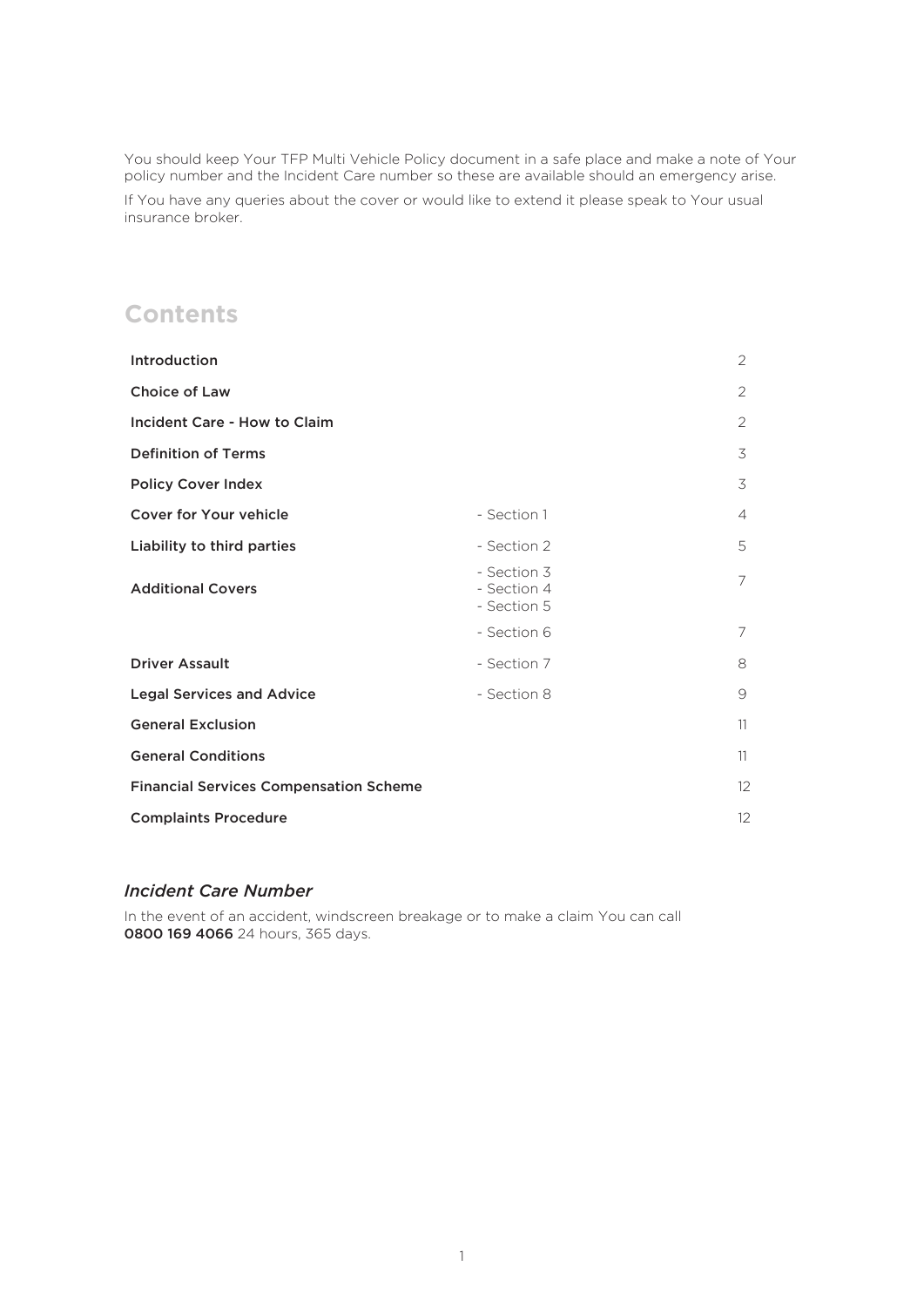# **Introduction**

### The Contract of Insurance

This policy is a contract of indemnity between you, the policyholder,and us, Aviva. This policy,the application form, any clauses endorsed on the policy, the policy schedule and the Certificate of motor insurance should be read together and form the contract of insurance. In return for payment of the premium by you, We will provide insurance in accordance with the policy cover shown in the policy schedule in respect of accident, injury, loss or damage occurring within the territorial limits (or in the course of transit between any ports therein including the processes of loading and unloading) during the period of insurance.

### Important

This policy is a legal contract. You must tell Us about any material circumstances which affect Your insurance and which have occurred either since the policy started or since the last renewal date.

A circumstance is material if it would influence Our judgement in determining whether to provide the cover and, if so, on what terms. If You are not sure whether a circumstance is material ask Your insurance adviser. If You fail to tell Us it could affect the extent of cover provided under the policy.

You should keep a written record (including copies of letters) of any information You give Us or Your insurance adviser when You renew this policy.

### Breach of Term

We agree that where there has been a breach of any term (express or implied) which would otherwise result in Us automatically being discharged from any liability, then such a breach shall result in any liability We might have under this policy being suspended. Such a suspension will apply only from the date and time at which the breach occurred and up until the date and time at which the breach is remedied. This means that We will have no liability in respect of any loss occurring, or attributable to something happening, during the period of suspension.

### Terms not relevant to the actual loss

Where there has been non-compliance with any term (express or implied) of this policy, other than a term that defines the risk as a whole, and compliance with such term would tend to reduce the risk of:

- loss of a particular kind, and/or
- loss at a particular location, and/or
- loss at a particular time,

then We agree that We may not rely on the noncompliance to exclude, limit or discharge Our liability under this policy if You show that non-compliance with the term could not have increased the risk of the loss which actually occurred in the circumstances in which it occurred.

### **Choice of Law**

The law of England and Wales will apply to this contract unless:

- (1) You and the Insurer agree otherwise; or
- (2) At the date of the contract You are a resident of (or,in the case of a business, the registered office or principal place of business is situated in) Scotland,Northern Ireland, Channel Islands or the Isle of Man,in which case (in the absence of agreement to the contrary) the law of that country will apply.

### **Incident Care**

#### Claims & Emergency Helpline – 0800 169 4066

Incident Care is open 24 hours a day, 365 days a year, on 0800 1694066. Call Us free for immediate assistance in an emergency or to notify a claim.

### Making a claim

Just one call to Incident Care and Our professionally trained Incident Managers will help You get Your business back to normal as fast as possible, with minimum fuss.

Firstly, We will confirm whether the incident is covered by Your policy and advise You of any excess You will have to pay. There is no need to fill in a claim form.

Then You will be assigned a Personal Incident Manager to handle Your claim from beginning to end, keeping You regularly updated on its progress.

### In the case of an accident

If You have been involved in an accident and Your vehicle can not be driven, Your Incident Manager will look after Your immediate needs, by:

- arranging for Your vehicle to be recovered to an approved repairer
- dealing with any immediate concerns You may have, such as contacting those who need to know You have been involved in an accident.

The repair bills will be paid directly by Us to Our approved repairer (apart from any applicable excess), so there is no need to worry about the finance.

### Damaged windscreens/windows

If Your windscreen or windows are cracked, chipped or shattered, phone Incident Care and an Incident Manager will arrange for an approved glass company to get to You as quickly as possible, assess the damage and either repair or replace the windscreen on the spot.

You only pay a £50 excess if the windscreen or other glass is replaced up to a value of £250.

The £250 limit is waived if You use an approved repairer via the Incident Care contact number: 0800 169 4066.

Note: For Our joint protection, telephone calls to Incident Care may be recorded and/or monitored.

You do not have to pay extra for Incident Care - it is all part of the service.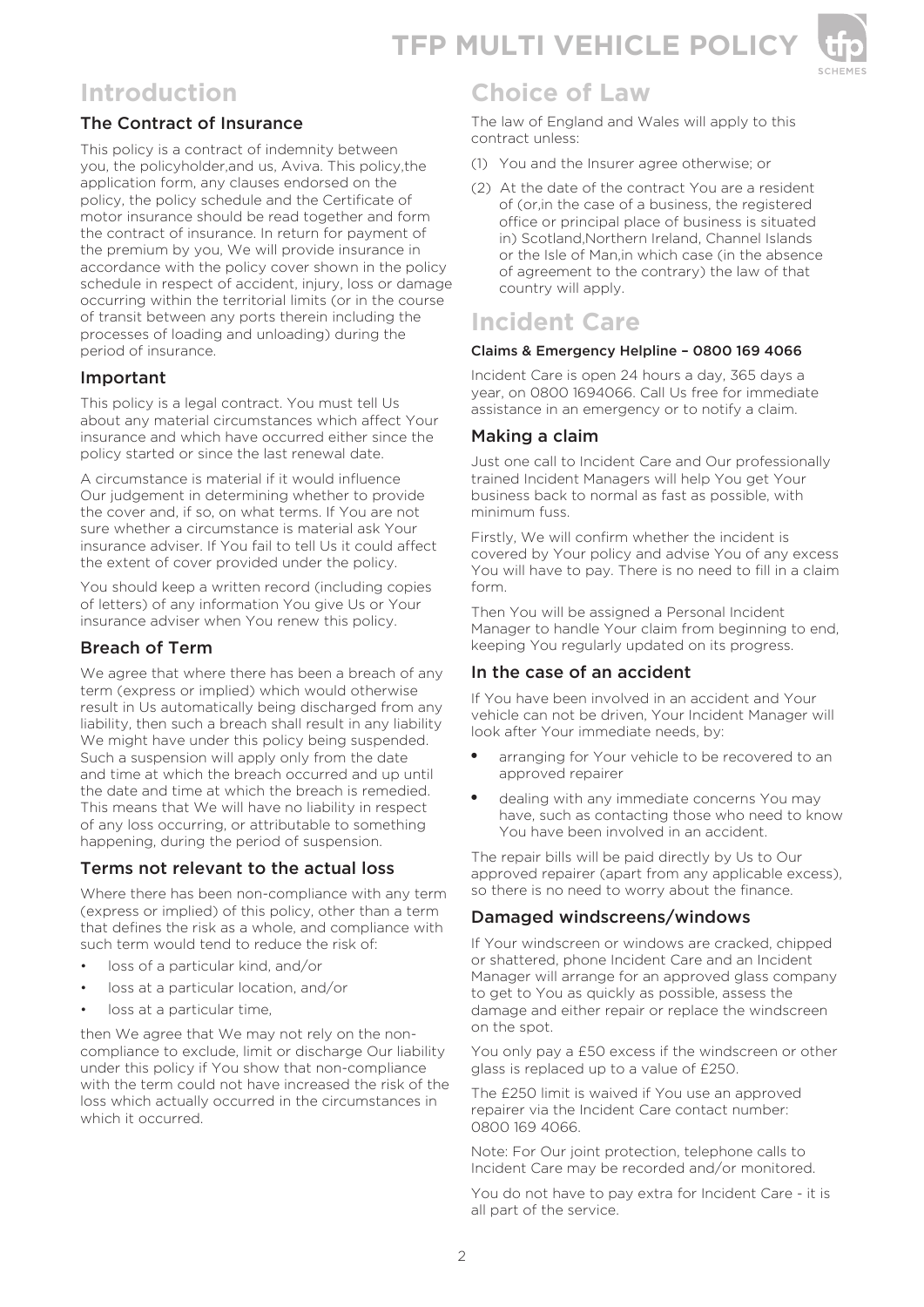### Telephone Recording

Calls to 0800 numbers from UK landlines and mobiles are free. The cost of calls to 03 prefixed numbers are charged at national call rates (charges may vary dependent on your network provider) and are usually included in inclusive minute plans from landlines and mobiles. For our joint protection telephone calls may be recorded and/or monitored.

# **Definition of terms**

To save lengthy repetition, wherever the following words or phrases occur, they will have the precise meaning described below unless otherwise stated:

### The insured/you/policyholder

The person or persons described as the insured in the policy schedule.

### Insurer/we/us

Aviva Insurance Limited Pitheavlis, Perth, PH2 0NH Registered Number: 2116 Authorised by the Prudential Regulation Authority and regulated by the Financial Conduct Authority and the Prudential Regulation Authority.

### Your vehicle

Any vehicle described in the policy schedule and any other vehicle for which details have been supplied to Us and a Certificate of motor insurance bearing the registration mark of that vehicle has been delivered to You and remains effective.

### Policy schedule

Details of you, Your vehicle and the insurance protection provided to you.

### Certificate of motor insurance

A document that You must have as proof that You have the motor insurance necessary to comply with the law. It shows who can drive Your vehicle and what purpose it can be used for. The Certificate of motor insurance does not, however, indicate the full policy cover and for this You need to refer to the main text of the policy booklet.

### Period of insurance

The period of time covered by this policy, as shown in the policy schedule, or until cancelled. Each renewal represents the start of a new period of insurance.

### Market value

The cost of replacing Your vehicle with one of a similar type and condition.

### Clause

Additional or alternative wordings which, when endorsed on Your policy, change its terms. Those clauses applicable are identified in Your policy schedule.

### Fire

Fire, self ignition, lightning and explosion.

### Theft

Theft, attempted theft or taking of Your vehicle without Your consent.

### Accessories

Additional or supplementary parts of Your vehicle not directly related to its function as a vehicle. These include radios and other in-car entertainment or communication equipment, where any of these form an integral part of Your vehicle. Cover is provided up to a limit of £1000.

### Excess

The amount of any claim You will have to pay if Your vehicle is lost, stolen or damaged.

### Territorial limits

Great Britain, Northern Ireland the Channel Islands and the Isle of Man and sea transit between any ports therein including the processes of loading and unloading.

### Green card

A document required by certain non-EU countries to provide proof that You have the minimum insurance cover required by law to drive in that country.

### RAC

RAC Motoring Services, RAC House, Brockhurst Crescent, Bescot WS5 4QZ

### **Policy cover index**

| Cover                      | Operative/Inoperative<br><b>Sections</b>                                                                                       |
|----------------------------|--------------------------------------------------------------------------------------------------------------------------------|
| Comprehensive              | All sections of the<br>policy are operative                                                                                    |
| Third Party Fire and Theft | Section 5 is inoperative<br>Section 1 is inoperative<br>except for loss or<br>damage caused<br>directly by fire or by<br>theft |
| Third Party Only           | Sections 1 and 5 are<br>inoperative                                                                                            |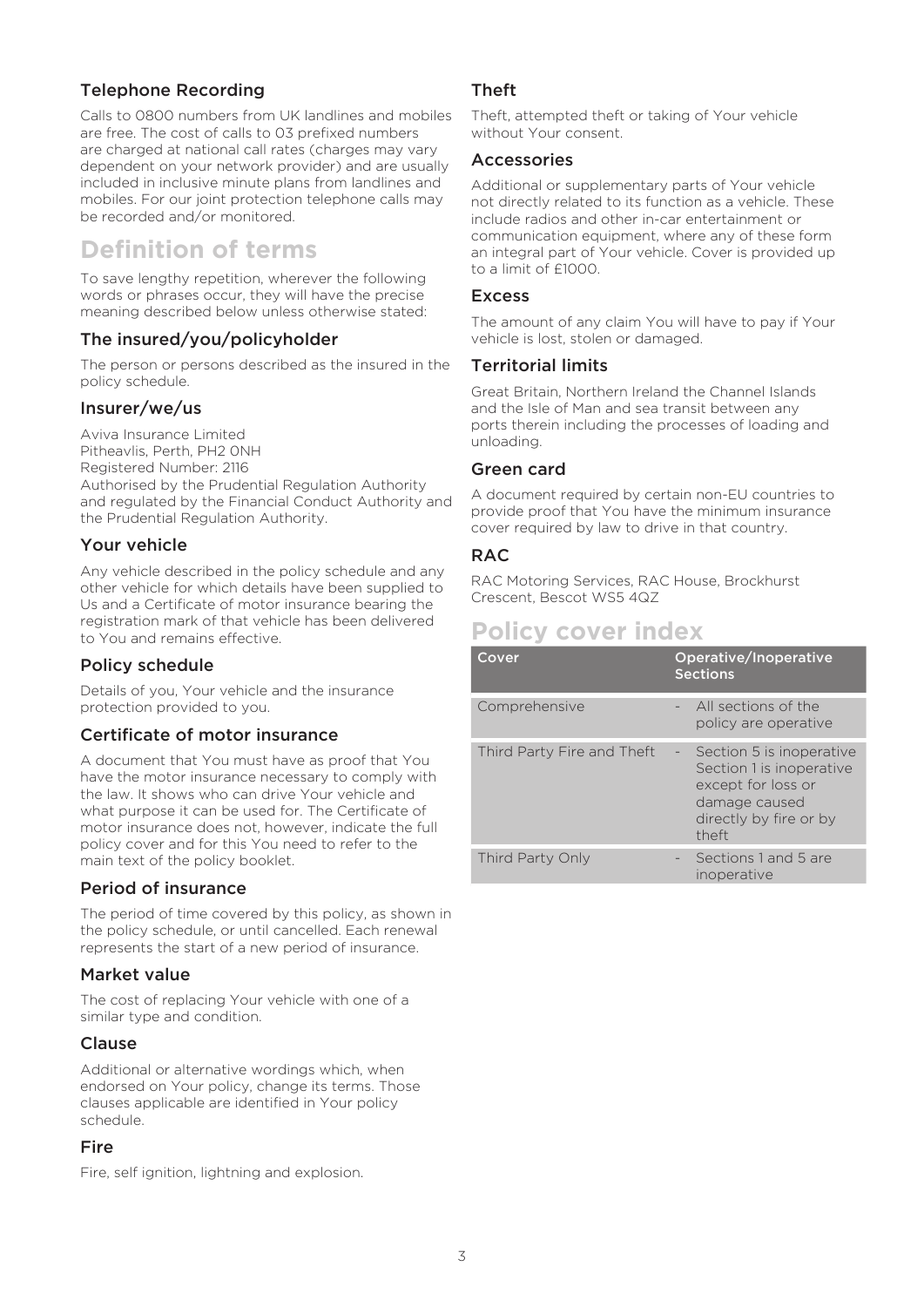

# **Cover for Your vehicle**

### Cover

### Section 1

### Loss of or damage to Your vehicle

If Your vehicle is lost, stolen or damaged We will:

- pay for Your vehicle to be repaired; or
- replace Your vehicle; or
- pay You a cash amount equal to the loss or damage.

We may decide to use suitable parts or accessories not supplied by the original manufacturer.

The same cover applies to:

- accessories
- spare parts and components for Your vehicle;
- fixtures and fittings while these are in or on Your vehicle or while in Your private garage.

The most We will pay will be the Market value of Your vehicle at the time of the loss.

If We know that You are still paying for Your vehicle under a hire-purchase or leasing agreement, We will pay any claim to the owner described in that agreement.

Our liability under this section will then end for that claim.

### Accident recovery

If Your vehicle is disabled through loss or damage insured under this policy We will pay the reasonable cost of:

- its protection and removal to the nearest repairers
- its delivery to You after repair but not exceeding the reasonable cost of transporting it to Your address in the territorial limits.

Within the territorial limits We can arrange for this protection and removal of Your vehicle through the RAC. To use this service ring Incident Care 0800 1694066 (if You are in the Republic of Ireland You will need to ring a special number, 1800 535005 to obtain the recovery service). The RAC will arrange the following at no cost to you:

- someone to come out and help. If Your vehicle cannot be made roadworthy immediately, it will be taken to Our nearest approved repairer. Your vehicle can be taken to a repairer of Your choice if this is nearer, but this may lead to delays in arranging the repairs to Your vehicle
- the onward transmission of any messages on Your behalf to a member of Your family or a friend.

In providing accident recovery assistance, RAC employees and contractors will use reasonable care and skill when providing the service. The RAC can, however, cancel services or refuse to provide them if, in their opinion, the demands made are excessive, unreasonable or impracticable.

### Excesses

If Your vehicle (including its accessories and spare parts) is lost, stolen or damaged, You will have to pay the first part of any claim as indicated below.

We shall not be liable for

(1) the following excesses in respect of loss or damage (other than by fire self-ignition lightning explosion or theft or attempted thereat) occurring while Your vehicle is being driven by or is in the charge of for the purpose of being driven by the following

Driver **Amount to be paid by you** 

- (a) 20 year of age or under  $£500$
- (b) Between 21 and 24 years of Age inclusive £300
- (c) Any person over 25 years of age who has held a public or private hire licence for less than 12 Months £150
- (d) Any person aged 70 or above  $f150$
- (e) 25 years of age or over but is the holder of
	- a provisional licence or
		- a full licence for less than 12 Months
	- a licence issued outside Great Britain, Northern Ireland, the Channel Islands, Isle of Man and the EU for less than 2 years to drive a vehicle of the same class as such vehicle **E300**

The excesses above apply in addition to any voluntary excess or other compulsory excesses that may apply.

### Late Reported Claims

All claims irrespective of negligence or liability must be, in the first instance, reported to Incident Care 0800 1694066, within one calendar month of the date of the incident

Late notification will nearly always increase the cost of settling such claims. Therefore, Your failure to report an incident could result in the increased cost being passed to you, the policyholder, for settlement

In addition to any other Voluntary or Compulsory excess, an Additional excess in respect of any damage, for late claim reporting will apply as indicated below:

| Up to 30 days   | Nil  |
|-----------------|------|
| 31 to 45 days   | £100 |
| 46 to 60 days   | £200 |
| 61 to 89 days   | £300 |
| 90 days or more | £400 |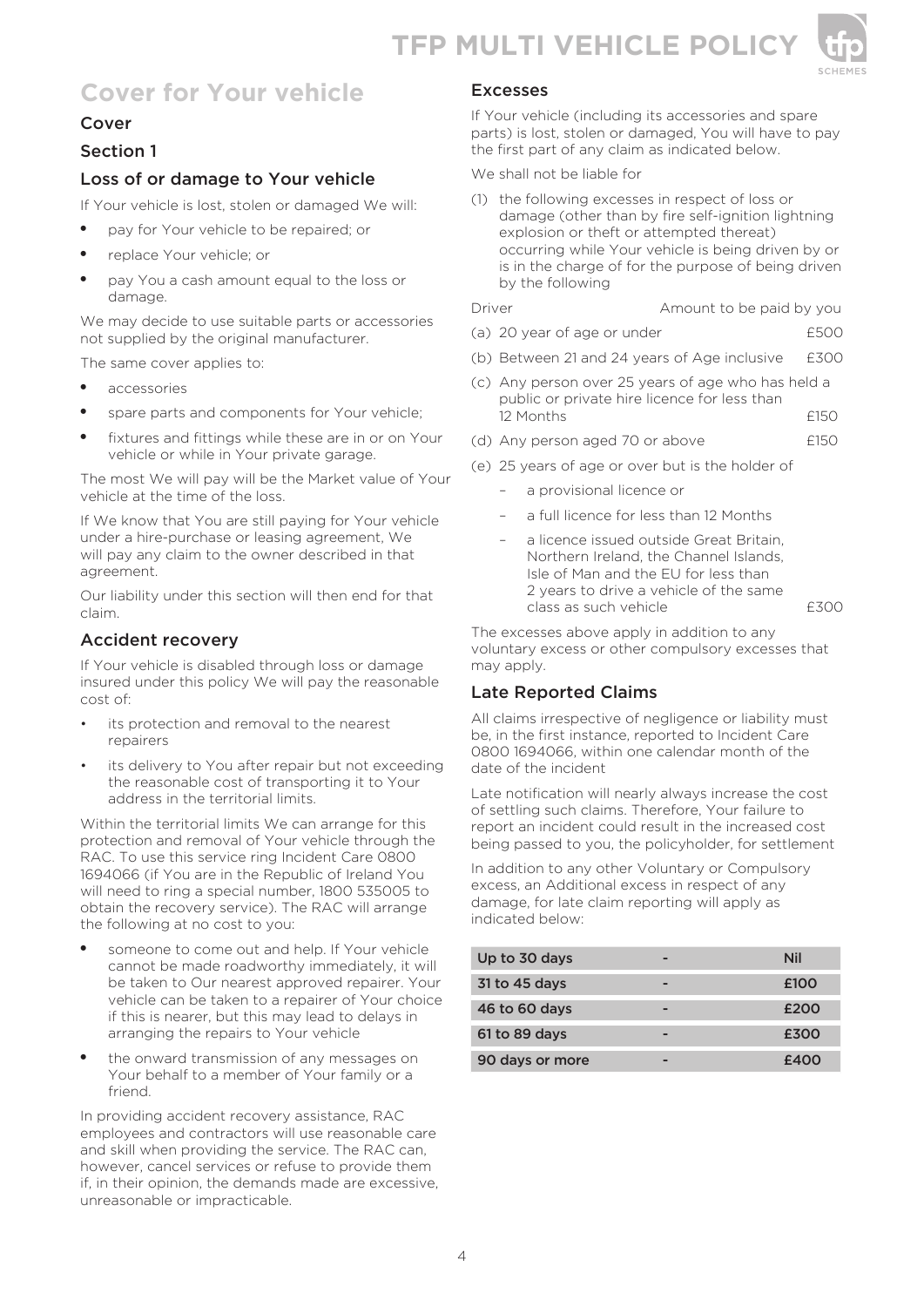### Exclusions to Section 1 of Your policy

Your policy does not cover the following:

- (1) loss of use, depreciation, wear and tear, mechanical, electrical, electronic or computer breakdowns or failures or breakages
- (2) damage to tyres caused by braking or by punctures, cuts or bursts
- (3) loss or damage directly arising from pressure waves caused by aircraft or other aerial devices travelling at sonic or supersonic speed
- (4) loss of value following repair
- (5) loss or damage arising from theft whilst the ignition keys of Your vehicle have been left in or on the vehicle
- (6) any personal effects, money or goods belonging to the driver, passengers or any other party.
- (7) loss or damage arising from confiscation or requisition or destruction by or under order of any Government or Public or Local Authority
- (8) loss or damage arising during or in consequence of riot or civil commotion occurring:
	- (a) in Northern Ireland
	- (b) outside the territorial limits;

### **Liability to third parties**

### Section 2

### Your liability to third parties

We will insure You in respect of all sums which You may be required to pay by law and all other costs and expenses incurred with Our written consent, arising from:

- (1) death of or bodily injury to third parties
- (2) damage to third party property up to a maximum amount of :
	- (a) £5,000,000 (excluding claimant's costs and expenses and any other costs and expenses)
	- (b) £5,000,000 for claimant's costs and expenses and any other costs and expenses in relation to damage to third party property

where such death, injury or damage arises out of an accident caused by or in connection with Your vehicle, including its loading and unloading, or any trailer while it is being towed by Your vehicle.

Notwithstanding General Exclusion 2 We will insure You for all sums which You may be required to pay by law under an agreement with any person (hereinafter called the Principal) for the execution of work or services or in connection with access to any premises or road in the ownership of the Principal, provided that You shall have arranged with the Principal for the conduct and control of all claims for which We may be liable by virtue of this clause to be passed to us.

### Liability of other persons driving or using Your vehicle

On the same basis that We insure You under this section. We will also insure the following persons:

any person You give permission to drive Your vehicle, provided that Your effective Certificate of motor insurance allows that person to drive

any person You give permission to use (but not drive) Your vehicle for social, domestic and pleasure purposes, provided that use for social, domestic and pleasure purposes is included in the effective Certificate of motor insurance

any passenger travelling in, or getting into or out of Your vehicle. This cover will be provided if You request it.

### Indemnity to legal personal representatives

In the event of the death of anyone who is insured under this section, We will protect his/her legal personal representatives for any liability of the deceased person if that liability is insured under this section.

### Legal costs

If you, or anyone else, are involved in an accident which is covered under this section, We will pay the fees and disbursements of any legal representative We agree to, and defend anyone We insure under this section:

- at a coroner's inquest;
- at a fatal accident inquiry;
- in any proceedings brought under the Road Traffic Acts or equivalent European Union legislation.

We will not pay representation for:

a plea of mitigation (unless the offence You are charged with carries a custodial sentence); or appeals.

### Duty of Care – driving at work, legal costs

We will pay:-

- (1) Your legal fees and expenses incurred with Our written consent for defending proceedings including appeals;
- (2) Costs of prosecution awarded against You arising from any health and safety inquiry or criminal proceedings for any breach of the:
	- (a) Health and Safety at Work etc Act 1974;
	- (b) Health and Safety at Work (Northern Ireland) Order 1978;
	- (c) Corporate Manslaughter and Corporate Homicide Act 2007.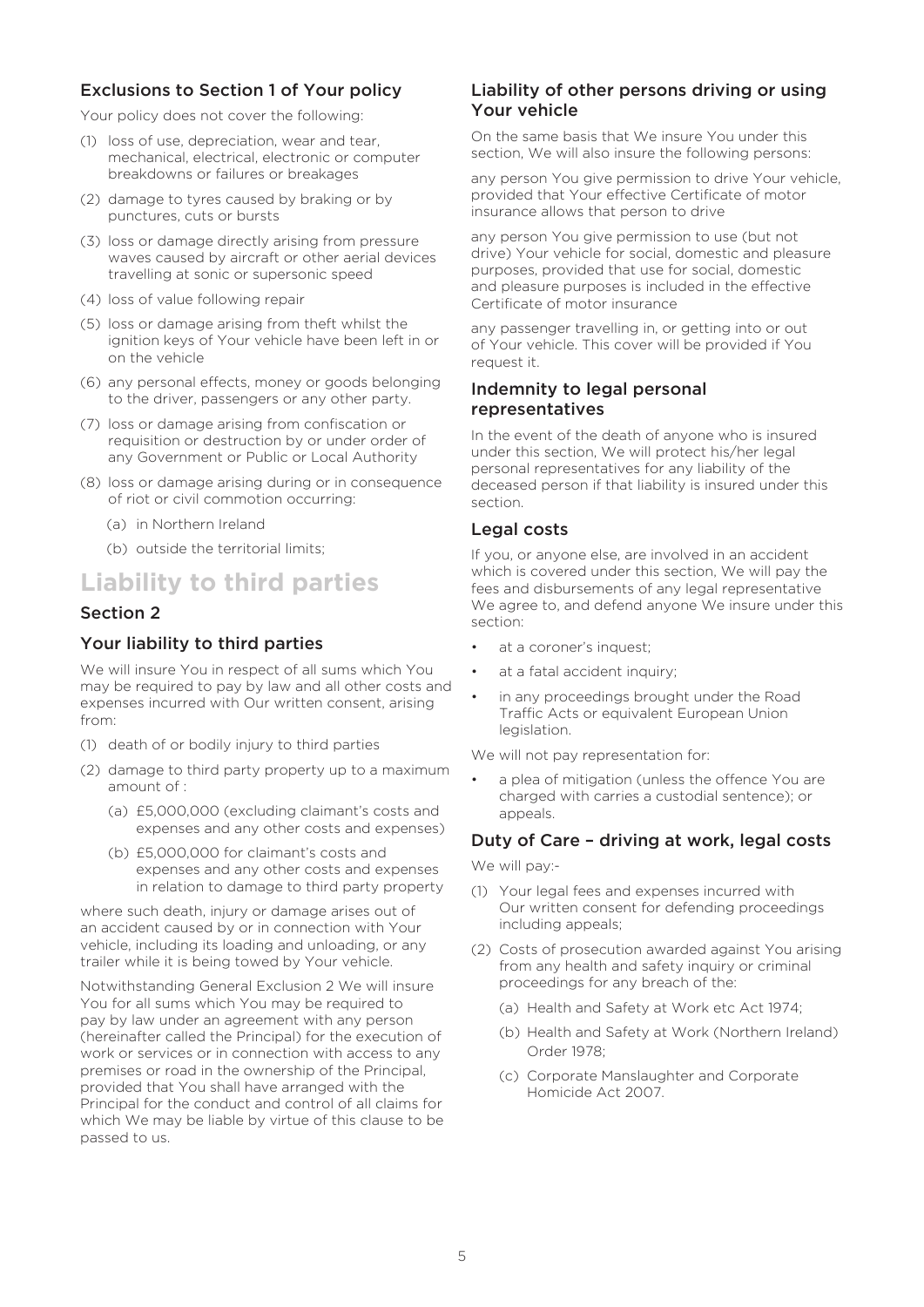# **TFP MULTI VEHICLE POLICY**



We will not provide indemnity:

- (1) Unless the proceedings relate to an actual or alleged act, omission or incident committed during the period of insurance within Great Britain, Northern Ireland the Channel Islands and the Isle of Man and in connection with the business;
- (2) Unless the proceedings relate to an actual or alleged act, omission or incident arising from the ownership, possession or use by or on behalf of You of any motor vehicle or trailer in circumstances where compulsory insurance or security is required by the Road Traffic Acts:
- (3) In respect of proceedings which result from any deliberate act or omission by you; or
- (4) Where indemnity is provided by another insurance policy.

The limit of indemnity in respect of such legal fees, expenses and costs is:

Health and Safety at Work etc Act 1974 and Health and Safety at Work (Northern Ireland) Order 1978 – £100,000;

Corporate Manslaughter and Corporate Homicide Act 2007 – Unlimited.

### Cross liabilities

Where there is more than one insured person named in Your schedule, cover will operate for each one as if they are the only insured person covered under this policy, but the total liability of the insurer for all compensation payable in respect of damage to third party property shall not exceed £5,000,000 in respect of all other vehicles in respect of any claim or a series consequent on one original cause.

### Application of indemnity limits

In the event of an accident involving payment by Us to more than one person any limitation by the terms of this policy or any clause relating to the maximum amount payable shall apply to the aggregate amount of payments to all such persons and Your liability shall be settled in priority

### Exclusions to Section 2 of Your policy

The cover under this section will not apply:

- (1) If any person insured under this section fails to observe the terms, exclusions and conditions of this policy as far as they can apply. The cover will also not apply if they can claim under another policy
- (2) to death of or injury to any employee of the person insured which arises out of or in the course of such employment except where such liability is required to be covered by the Road Traffic Acts
- (3) to loss, damage, injury or death caused or arising beyond the limits of any carriageway or thoroughfare in connection with the bringing of a load to Your vehicle for loading on to it or taking a load away from Your vehicle having unloaded it
- (4) to loss of or damage to property belonging to or in the care of anyone We insure who claims under this section and to property being conveyed by Your vehicle
- (5) to damage to any vehicle where cover in connection with the use or driving of that vehicle is provided by this section
- (6) to any loss, damage, injury or death occurring whilst Your vehicle is being used in that part of an aerodrome or airport provided for the take off or landing of aircraft on the surface, aircraft parking aprons including the associated service roads and ground equipment parking areas and those parts of passenger terminals which come within the Customs examination area, except where such liability is required to be covered by the Road Traffic Acts
- (7) for liability which attaches to the Principal by virtue of an agreement which would not have attached in the absence of such agreement
- (8) for bodily injury to the Principal for any amount for which You would not be liable in the absence of an agreement
- (9) for damage to property belonging to or held in trust by or in the custody or control of the Principal for any sum in excess of the amount required to indemnify the Principal
- (10) for liability which attaches to the Principal which arises other than by reason of the negligence of You or Your employee
- (11) except to the extent that We are liable under the Road Traffic Acts, in respect of any consequence whatsoever resulting directly or indirectly from or in connection with any of the following regardless of any other contributory cause or event
	- (a) Terrorism

Terrorism is defined as any act or acts including but not limited to

- (i) the use or threat of force and/or violence and/or
- (ii) harm or damage to life or to property (or the threat of such harm or damage) including but not limited to harm or damage by nuclear and/or chemical and/ or biological and/or radiological means

caused or occasioned by any person(s) or group(s) of persons or so claimed in whole or in part for political, religious, ideological or similar purposes

(b) any action taken in controlling preventing suppressing or in any way relating to (a) above.

Where We are liable under the Road Traffic Acts the maximum amount We will pay for damage to property as a result of any accident or accidents caused by a vehicle or vehicles driven or used by You or any other person and for which cover is provided under this section will be

- (i) the third party property damage limit specified in the policy or £5,000,000 whichever is the lower in respect of all claims consequent on one originating cause; or
- (ii) such greater sum as may in the circumstances be required by the Road Traffic Acts.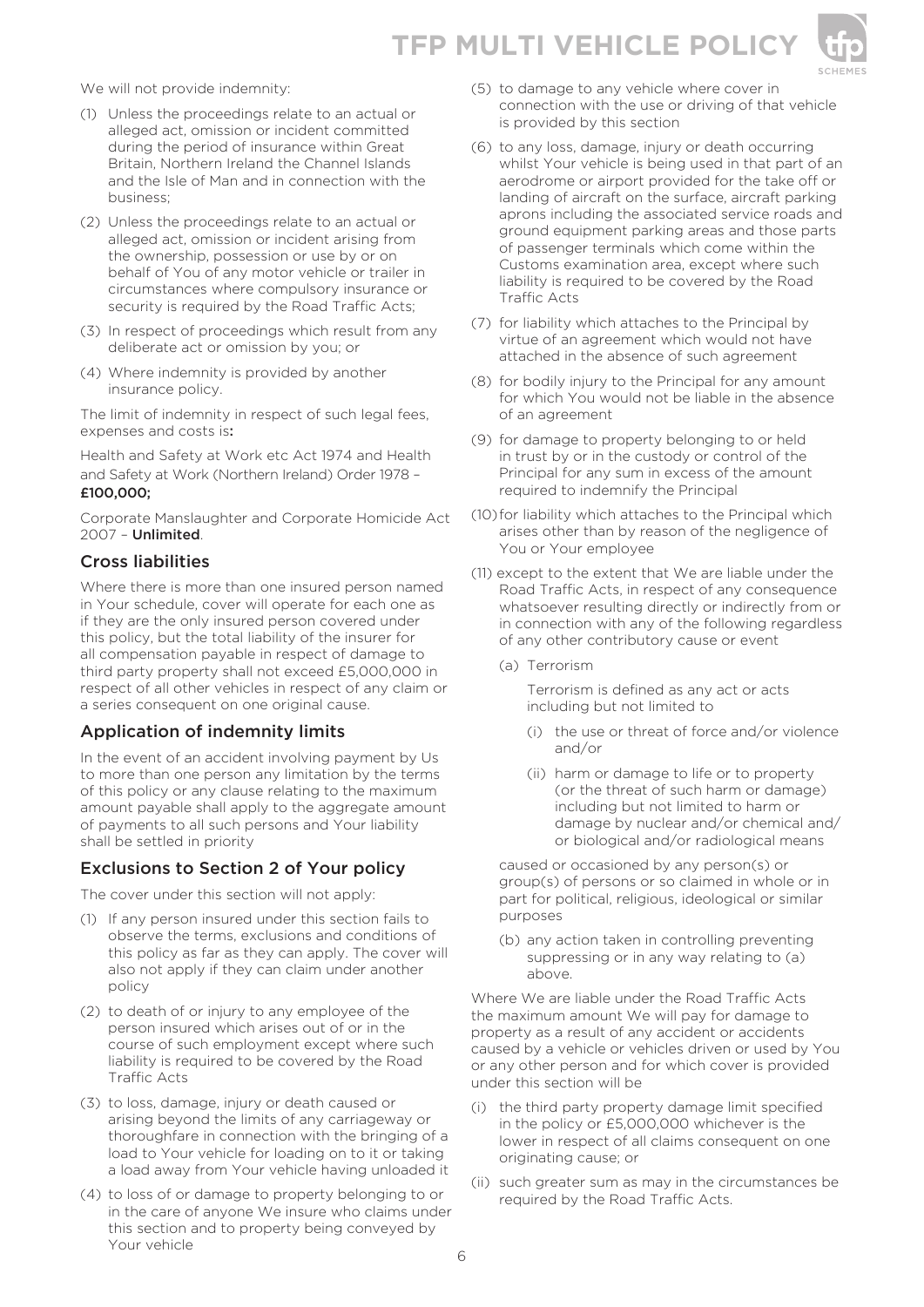### Section 3

### Emergency treatment

We will reimburse any person using Your vehicle for payments made under the Road Traffic Acts for emergency treatment.

A claim solely made under this section will not prejudice Your No Claim Discount.

### Section 4

### No claim discount

If no claim is made under Your policy during the Period of Insurance, We will increase Your No Claim Discount at Your next renewal in line with the scale We apply at the time.

Where a claim has been made, We may reduce Your No Claim Discount in line with the scale We apply at the time.

Third Parties may claim directly against Us as

Your insurer in the event of an accident involving Your Vehicle, as permitted under the European Communities (Rights Against Insurers) Regulations 2002. In these circumstances We will deal with any claim, subject to the terms and conditions of Your policy. This may affect Your No Claim Discount.

If a claim is made which is not Your fault and We have to make a payment, We will reduce Your No Claim Discount unless We can recover all sums We have paid from those responsible.

If there is more than one vehicle insured, Your No Claim Discount will be applied as if a separate insurance had been issued for each.

No Claim Discount is not earned where Your Vehicle is insured for less than 12 months.

If We consent to transfer this policy to another person or company, No Claim Discount already earned under this policy will not apply to the person or company to whom the policy is being transferred.

If Your renewal is due and investigations into a claim are still ongoing, We may reduce Your no claim discount provisionally, until Our investigations are complete. We may then restore Your no claim discount and refund any extra premium that has been paid

### Section 5

#### Glass in windscreen, sunroof or windows

Any payment solely for repair or replacement of glass in the windscreen, sunroof or windows of Your vehicle (or any scratching of bodywork arising directly and solely from the glass breakage) will not prejudice Your No Claim Discount and the excesses will not apply. You will, however, have to pay the first £50 of the cost of glass replacement. This excess for glass will not apply when the glass is repaired rather than replaced.

Any such damage for this section is restricted to comprehensive cover only with the windscreen/ window replacement value limited to £250 of any one incident. This limit is waived if You use an approved repairer via the Incident Care contact number.

### Section 6

### Continental use/compulsory insurance requirements

In addition to providing cover within the territorial limits, this policy, in compliance with EU directives, also provides the necessary cover to meet the laws on compulsory insurance of motor vehicles in:

- 1. any other country which is a member of the European Union
- 2. any country which the Commission of the European Communities is satisfied has made arrangements to meet the requirements of Article 7(2) of EC Directive 72/166/CEE relating to civil liabilities arising from the use of a motor vehicle. (Eligible countries change from time to time. Your insurance broker should be able to tell You the current list of eligible countries).

The level of cover provided will be the minimum required to comply with the laws on the compulsory insurance of motor vehicles of the country in which the accident occurs. Where the accident occurred in another EU Member State, however, if the minimum cover required by the laws of Great Britain is wider than that of such EU Member State, the level of cover provided will be that applicable to Great Britain.

### If You take Your vehicle abroad

All countries within the territorial limits have agreed that a Green card is not necessary for travel outside the territorial limits. Your Certificate of motor insurance provides sufficient evidence that You are complying with the laws on the compulsory insurance of motor vehicles in any of these countries You visit.

If, however, You contact Your insurance broker at least two weeks before departure, he/she will be able to provide You with Our 'Driving on the Continent' booklet.

This booklet contains useful information on driving abroad, what to do in the event of an accident and statements in the main European languages for presentation to the Police or other officials confirming that You have proper insurance to drive in their countries. There is no cover for countries outside the territorial limits. We may, however, be prepared to extend cover to certain places by special request, in which case We will provide You with a Green card and an additional premium will be required.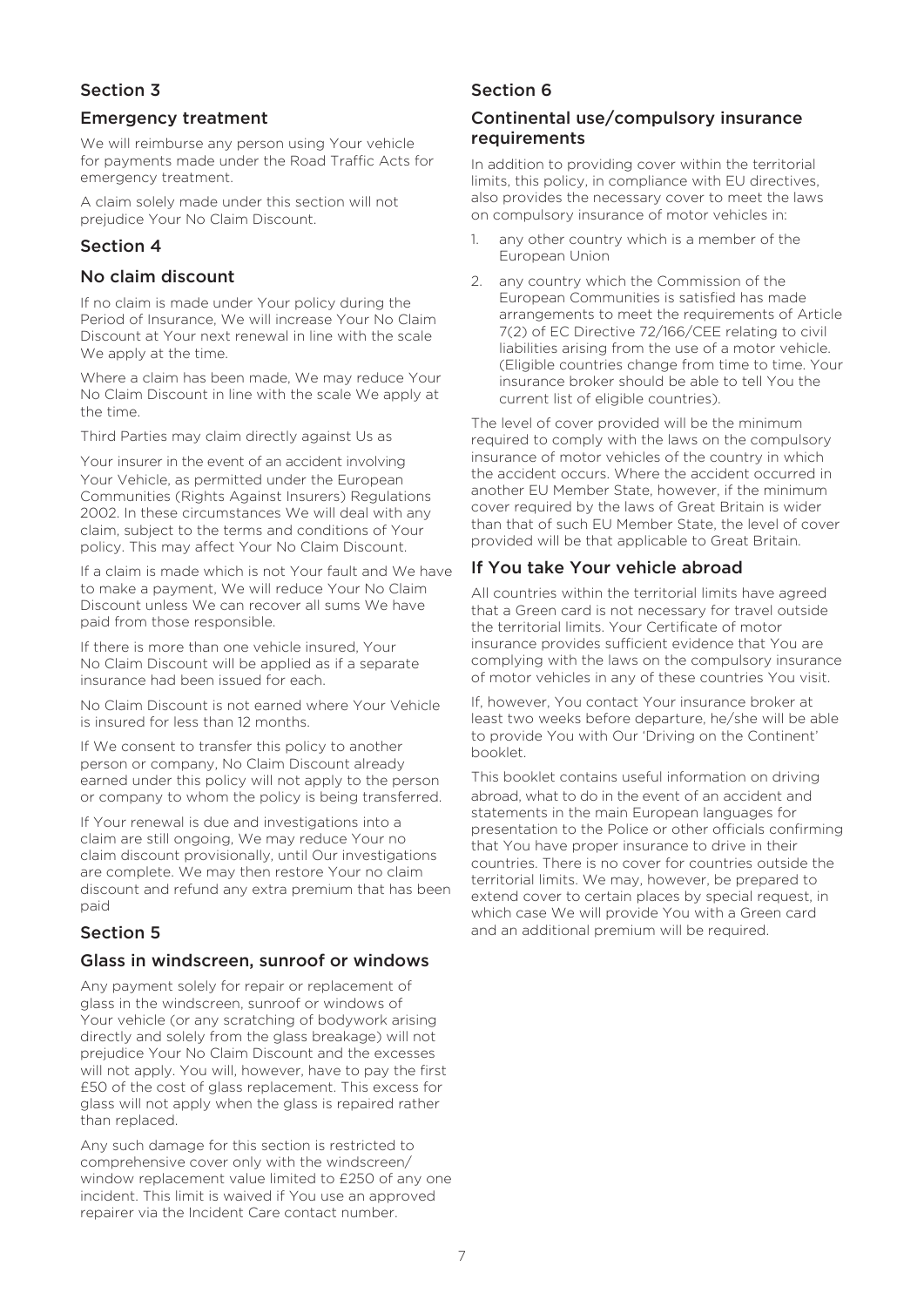# **TFP MULTI VEHICLE POLICY**



# **Driver Assault**

### Section 7

### Definitions

### Assault

The Insured Person being assaulted by any person (other than an employee of the Insured) while engaged in his duties on behalf of the Insured and such assault being an unprovoked attack.

### Accidental Bodily Injury

Injury caused by a sudden violent external unforeseen and identifiable event

### Loss of all Sight

Shall include total and irrecoverable loss of all sight which shall be deemed to have occurred

- (a) in both eyes when the condition is shown to the Insurer's satisfaction to be permanent and without expectation of recovery and the Insured Person's name has been added to the Register of Blind Persons on the authority of a fully qualified ophthalmic specialist
- (b) in one eye when the degree of sight remaining after correction is 3/60 or less on the Snellen scale and the Insurer is satisfied that the condition is permanent and without expectation of recovery

### Operation of Cover

The Insurer will pay the Benefits in the event of an Insured Person, sustaining Accidental Bodily Injury which, independently of any other cause, results in the death or disablement of the Insured Person

### Insured Person

The Insured and any other named driver shown under 5. Persons or classes of persons entitled to drive on the Certificate of motor insurance

### **Benefits**

Injury caused by a sudden violent external unforeseen and identifiable event:

- 1. death **£25,000**
- 2. total and irrecoverable loss of all sight **£25,000**
- 3. total loss by physical severance or complete and irrecoverable loss of use of either one or both hands and/or one or both feet **£25,000**
- 4. permanent total disablement (other than Loss of Sight or limbs) entirely preventing the Insured Person from engaging in or giving attention to any and every profession or occupation **£25,000**

 Occurring within 24 months of the date of the incident giving rise to the claim

5. total disablement entirely preventing the Insured Person from engaging in or giving attention to his/ her usual occupation **£200 per week**

### Benefit 5:

Excess 7 days

Benefit period 52 weeks

### Exclusions to Section 7

General exclusions to this policy also apply where appropriate

### 1 Intoxicating Liquor or Drugs

Accidental Bodily Injury sustained while under the influence of intoxicating liquor or drugs taken by the Insured Person other than drugs taken in accordance with treatment prescribed and directed by a qualified registered medical practitioner but not for the treatment of drug addiction

### 2 Self-Inflicted Injury

intentional self-inflicted injury

### Conditions to Section 7

The general conditions in this policy also apply where appropriate

### 1 Duty

Any such Assault must be reported to the police within 24 hours

### 2 Payment of Benefit

Only one Benefit is payable in respect of the Insured Person suffering Accidental Bodily Injury After a claim has been paid under Benefit 1 to 4 in respect of any Insured Person no further liability shall attach to the Insurer in respect of that Insured Person during the Period of Insurance

### 3 Payment under Benefit 4

Benefit 4 shall be payable only on certification by a medical practitioner (appointed by Us) of permanent total disablement as defined and not before the expiry of 52 consecutive weeks' disablement

### 4 Discharge of Liability

The Benefit shall be payable to the Insured Person whose receipt shall be a valid discharge of the Insurer's liability

### 5 Evidence

All certificates information and evidence to support a claim shall be provided at the Insured's expense and shall be in a form as required by the Insurer The Insured Person shall as often as required submit to medical examination at the Insurer's expense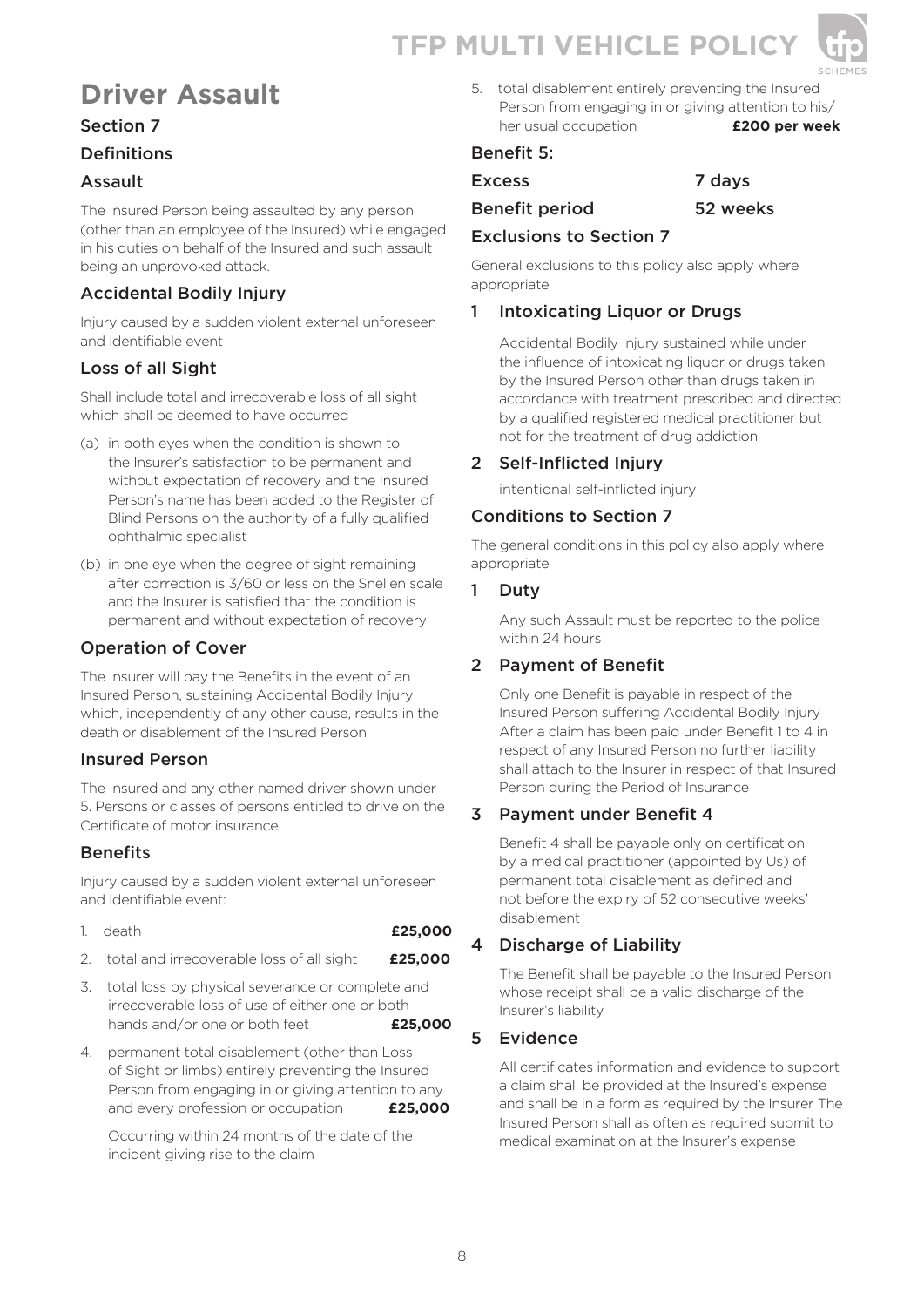# **Legal Services and Advice**

### Section 8

### Definitions

The following definitions apply only to this clause. The general definitions in this policy also apply where appropriate

#### Insured person

- 1. You
- 2. Any authorised driver or any person permitted to drive as described under '5 – Persons or Classes of Persons entitled to drive' in the certificate of motor insurance provided that person holds a valid driving licence
- 3. Passengers carried in Your vehicle whilst it is being driven by an authorised driver in accordance with the terms of the policy

### Our Legal Services

Legal services and advice will be provided by a selected organisation on behalf of TFP Schemes. For the purposes of this section "TFP Schemes" will mean the organisation specifically selected to offer You this service

### Legal Representative

The solicitors, or other qualified experts, appointed by TFP Schemes to act for an insured person, provided such solicitors or other qualified experts satisfy the following conditions

- 1. they agree to fund all disbursements and not to claim for same until the end of the case;
- 2. they agree not to submit any claim for legal costs until the end of the case and to try to recover all such legal costs from the other party in the action;
- 3. they agree to report in writing to TFP Schemes on any substantive development in the progress of the case

### Legal proceedings

- 1. The pursuit of a claim for damages either by negotiation or by civil court, tribunal or arbitration proceedings within the territorial limits in respect of a matter covered under this policy; and/or
- 2. the defence of motoring prosecutions in a court within the territorial limits

### Legal costs

The fees, expenses, costs and disbursements reasonably and properly incurred by or on behalf of the insured person and authorised by TFP Schemes in pursuing or defending a claim under this clause; and

The costs of a third party either for which the insured person is held liable by court order or which are agreed by TFP Schemes and are incurred in connection with legal proceedings covered under this clause

### Event or Cause

The incident or the start of a series of incidents, which leads to a claim being made under this policy

### Limits of Indemnity

- In respect of claims for the pursuit of damages £100,000; and
- In respect of defence of motoring prosecutions £20,000

### Road Traffic Accident

An accident involving Your vehicle

- (i) on a public highway or on a private road or car park to which the public normally exercises an uninterrupted right of access
- (ii) within the territorial limits
- (iii) where the insured person is not at fault
- (iv) for which a third party is at fault and
- (v) which occurs during the period of insurance

### Uninsured losses

Loss arising out of a Road Traffic Accident where the loss is not otherwise covered by insurance and either damage occurs to Your vehicle or any personal effects owned by the insured person whilst in or mounting or dismounting from Your vehicle

### Territorial Limits

Great Britain, Northern Ireland the Channel Islands and the Isle of Man and sea transit between any ports therein including the processes of loading and unloading.

#### What is covered

- 1. TFP Schemes will indemnify the insured person against the legal costs of legal proceedings incurred in connection with
- The pursuit of a claim directly arising from a Road Traffic Accident: and/or
- The defence of a motoring prosecution brought against an insured person in connection with criminal proceedings involving Your vehicle. Pleas in mitigation will be supported by TFP Schemes at their sole discretion and when there is a prospect of such a plea presented either in writing or in person by a solicitor or barrister materially affecting the likely outcome of the prosecution
- 2. TFP Schemes may, at their sole and unfettered discretion, facilitate the hire of a replacement vehicle on behalf of the Insured person for the period that Your vehicle is immobilised as a result of an insured event and/or whilst it is being repaired. You must comply with the Terms and Conditions of the Hire Company selected by TFP Schemes.
- 3. TFP Schemes will provide You with initial legal advice via Incident Care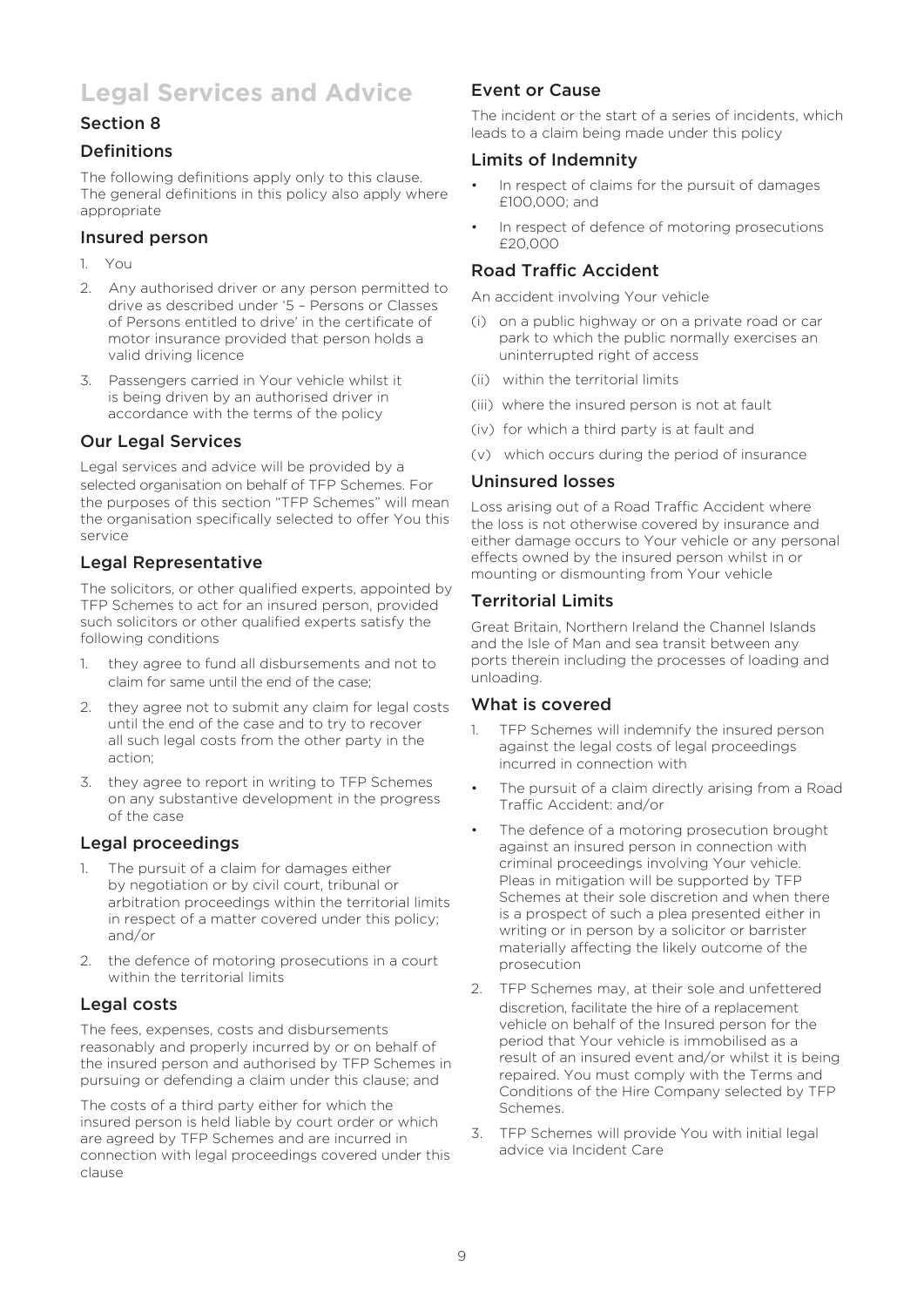



### What is not covered

General exceptions to this policy also apply where appropriate

- 1. Claims arising from an on track/event accident
- 2. Appeals unless the Insured person has notified TFP Schemes of his or her wish to appeal at least ten working days before the deadline for any such appeal and the approval of TFP Schemes has been obtained
- 3. Claims (including appeals) which, in the opinion of TFP Schemes do not have a reasonable chance of success or, in the case of claims for damages, where in the opinion of TFP Schemes there is not a reasonable chance of successfully recovering any damages awarded. Cover may be refused or discontinued if such prospects do not, or no longer exist
- 4. Legal costs
	- a incurred before TFP Schemes have confirmed acceptance of the claim in writing;
	- b. exceeding any amount approved by TFP Schemes;
	- c. incurred following a payment into court

by a third party unless TFP Schemes have authorised the insured person in writing to continue with the claim after the payment into court or the insured person is ultimately awarded or settles for more than the amount of payment in;

- d. incurred if the insured person withdraws instructions from the legal representative or from the legal proceedings unless such withdrawal is approved by TFP Schemes;
- e. for any expert witness unless previously approved by TFP Schemes;
- where the insured person is responsible for unreasonable delay which is prejudicial to the claim or where the insured person fails to give proper instructions in due time to TFP Schemes or the legal representative;
- g. where the insured person pursues a claim without the consent of TFP Schemes or in a different manner from that advised by the legal representative
- 5. Claims against Us or TFP Schemes who provide the insurance or claims by the insured person against any other person covered under the policy
- 6. Claims relating to matters for which the insured person would, but for the existence of this policy, be entitled to indemnity under any other policy
- 7. Claims directly or indirectly caused by, contributed to or arising from;
	- a. prosecutions which allege dishonesty or violence or which arise from drink or drugrelated offences or parking offences;
	- b. any deliberate and criminal act or omission of the insured person or which is false or fraudulent in any way;
- c. faults in Your vehicle or faulty, incomplete or incorrect servicing, maintenance or repair of Your vehicle
- 8. Your travelling expenses, subsistence allowance or compensation for absence from work
- 9. Application for Judicial Review
- 10. Legal costs, fines or penalties which a court of criminal jurisdiction orders the insured person to pay

### Conditions

The General conditions in this policy also apply where appropriate

- 1. To make a claim the insured person must notify TFP Schemes of the claim in writing as soon as reasonably possible and in any event within 180 days of the event or cause leading to the claim
- 2. On receipt of a claim under this policy TFP Schemes will evaluate the claim, advise on the steps the insured person should take to pursue the claim and, where appropriate, provide the assistance of a legal representative to pursue the claim either by negotiation or civil proceedings. If, in the opinion of TFP Schemes the claim may be capable of being settled by negotiation TFP Schemes will appoint a legal representative from its approved panel. In the event that the claim is not settled by negotiation and proceedings follow TFP Schemes will provide the insured person with the name and address of the legal representative whom TFP Schemes suggests should act for the insured person in the claim. You do not have to accept the legal representative nominated by TFP Schemes. If TFP Schemes and the insured person are unable to agree on a suitable legal representative, TFP Schemes will ask the Law Society to name another legal representative. TFP Schemes and the insured person must accept the Law Society's nomination. In the meantime, TFP Schemes may appoint a legal representative to act on behalf of the insured person to safeguard his or her interests
- 3. During the course of the claim You must
	- a. co-operate at all times in the completion of any necessary documentation or provision of information requested either by TFP Schemes or by the legal representative
	- b. not do anything which may prejudice Your case or TFP Schemes' position in respect of the claim
	- c. take all available steps to recover the legal costs in the legal proceedings
	- d. Notify TFP Schemes of any settlement offer made before accepting it
- 4. During the course of the claim TFP Schemes will have the right of direct access to the legal representative
- 5. TFP Schemes shall not provide cover under the clause if the insured person makes a false declaration when applying for cover
- 6. The insured person shall take all reasonable steps to prevent any occurrence which may give rise to a claim under this clause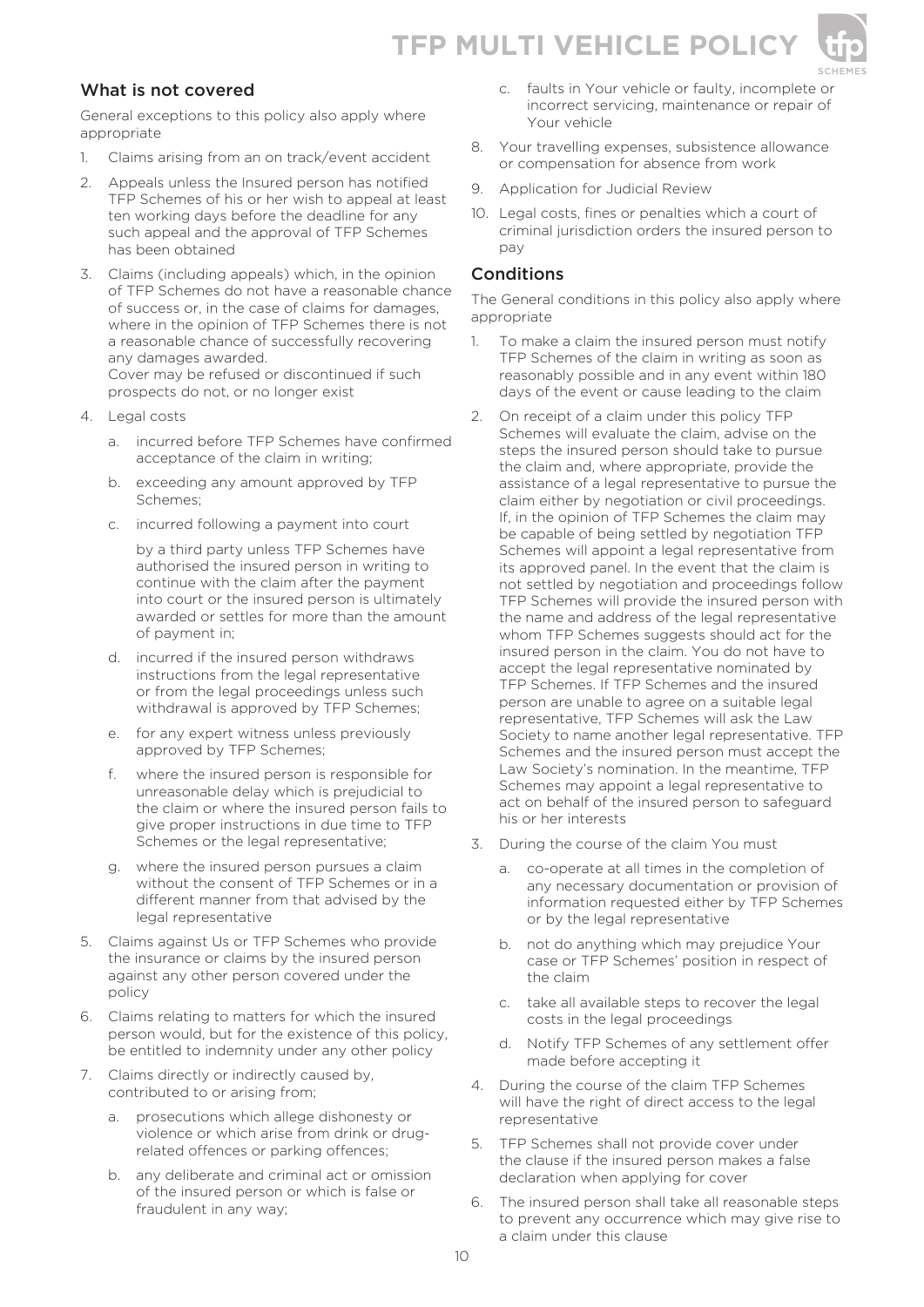- 7. The insured person shall take all reasonable steps to mitigate the losses that follow from an event or cause
- 8. The insured person shall forward any accounts for legal costs as soon as they are received and, if required to do so by TFP Schemes, shall have such legal costs taxed, assessed or audited by the appropriate court or authority

To make a claim under this section of the policy, please telephone 02920 30 12 32

### **General Exclusions**

### General Exclusions apply to the whole of Your Taxi policy

Your policy does not cover the following -

- (1) any accident, injury, loss or damage while Your vehicle is being:
	- used otherwise than for the purposes described under the "Limitations as to Use" section of Your effective Certificate of motor insurance
	- driven by You unless You hold a licence, issued by the DVLA, to drive Your vehicle or have held and are not disqualified from holding or obtaining such a licence
	- driven by You unless You hold any other driving licence required by law to drive Your vehicle for the purposes for which it is being used
	- driven by anyone else with Your general consent who to Your knowledge does not have a licence issued by the DVLA to drive Your vehicle has never held one or is disqualified from holding or obtaining such a licence
	- driven by anyone else with Your general consent who to Your knowledge does not have any other driving licence required by law to drive Your vehicle for the purposes for which it is being used
	- driven by any person other than as described under the section of Your effective Certificate of motor insurance headed "Persons or Classes of Persons entitled to drive", except that cover will not be withdrawn
		- (i) While Your vehicle is in the custody or control of a member of the motor trade for the purposes of overhaul, upkeep or repair
		- (ii) If the injury, loss or damage was caused as a result of Your vehicle being stolen or having been taken without Your consent or other lawful authority
		- (iii) If the person driving does not have a driving licence and You had no knowledge of such deficiency.
- (2) any liability You have accepted solely by virtue of an agreement but which would not attach if that agreement did not exist.
- (3) loss or destruction of or damage to any property whatsoever or any loss or expense whatsoever or any consequential loss resulting; or any legal liability of whatsoever nature directly or indirectly caused by or contributed to by or arising from
	- (i) ionising radiations or contamination by radioactivity from any irradiated nuclear fuel or from any nuclear waste from the combustion of nuclear fuel
	- (ii) the radioactive, toxic, explosive or other hazardous properties of any explosive nuclear assembly or nuclear component thereof.
- (4) any consequence of war, invasion, act of foreign enemy hostilities (whether war be declared or not), civil war, rebellion, revolution, insurrection or military or usurped power except so far as is necessary to meet the requirements of the Road Traffic Acts.

### **General Conditions**

### General Conditions apply to the whole of Your Taxi Policy

### Claims procedure

- (1) As soon as reasonably possible after any accident, injury, loss or damage, You or Your legal personal representative must telephone Us with the full details of the incident. Any communication You receive about the incident should be sent to Us immediately. You or Your legal personal representative must also let Us know immediately if anyone insured under this policy is to be prosecuted as a result of the incident or if there is to be an inquest or fatal enquiry.
- (2) You, or anyone else claiming under this policy, must not admit to any claim, promise any payment or refuse any claim without Our written consent. If We want to, We can take over and conduct in Your name, or in the name of the person claiming under the policy, the defence or settlement of any claim or take proceedings for Our own benefit to recover any payment We have made under this policy. We shall have full discretion in the conduct of any proceedings or the settlement of any claim. The person who is seeking payment under this policy shall give Us all the information and assistance necessary for Us to achieve settlement.
- (3) Where there is a claim, or a number of claims arising out of one incident, and this relates to payment for liability for damage to property, We may, at any time, pay You the full amount We are required to pay under the policy (less any sums We have already paid in compensation) or, any lesser amount for which such claim or claims can be settled and, having done so, relinquish the conduct and control of such claim(s) and be under no further liability for them. We will, however, be liable for the payment of costs and expenses of litigation, recoverable or incurred, in respect of matters prior to the date of such payment.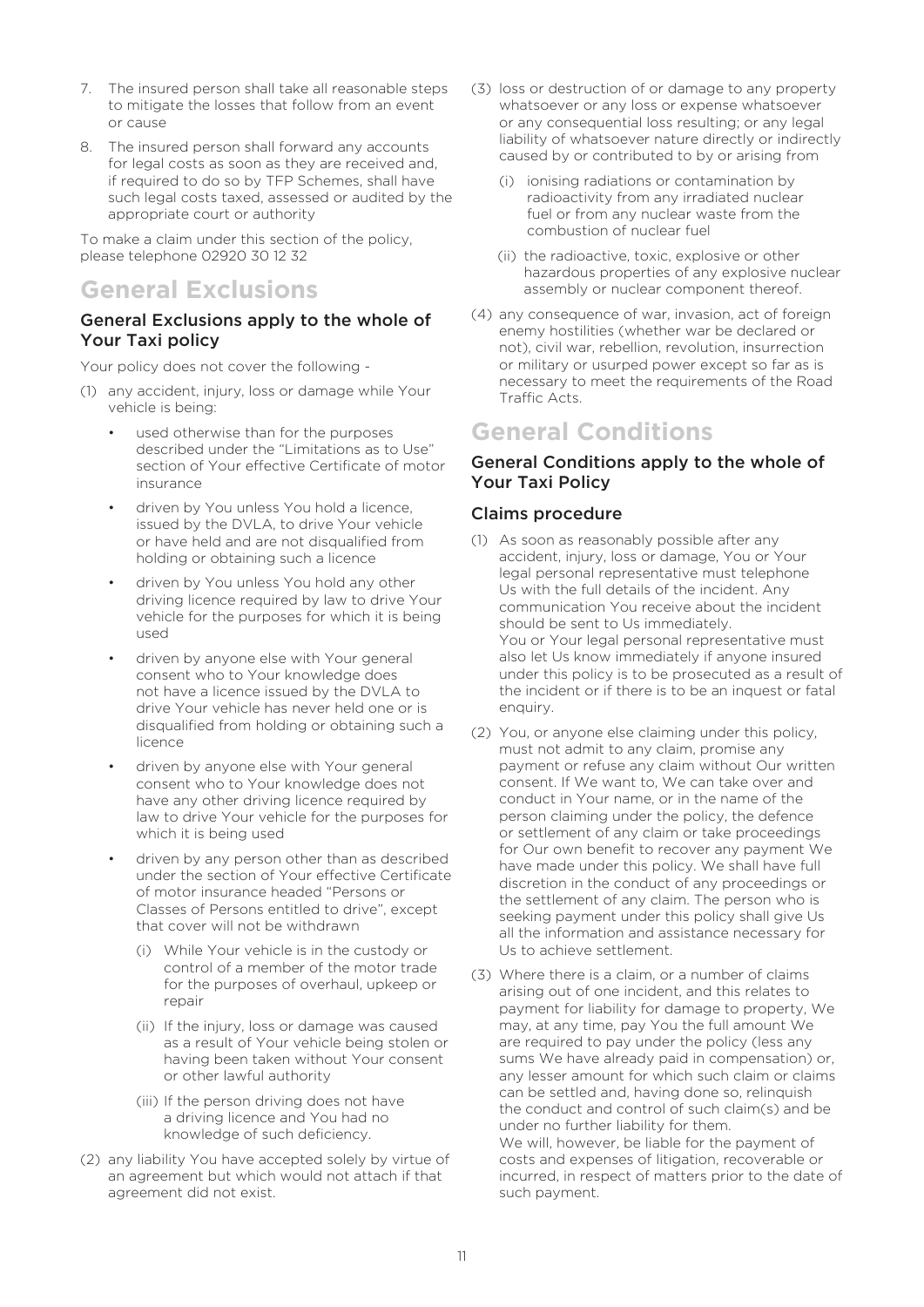

### Cancelling this policy

- (a) You may cancel this policy at any time after the date We have received the premium, by providing 7 days notice in writing to Us.
- (b) If there is a default under Your credit agreement, arranged through Your broker or TFP Schemes, which finances this policy, we, or any agent appointed by Us and acting with Our specific authority may cancel this policy by providing notice in writing to You in accordance with the default termination provisions set out in Your credit agreement, arranged through Your broker or TFP Schemes.

If Your policy is cancelled under (a) or (b) above and provided that there have been no:

- (i) claim(s) made under the policy for which We have made a payment
- (ii) claim(s) made under the policy which are still under consideration
- (iii) incident(s) which You are aware of and are likely to give rise to a claim which has already been or is yet to be reported to Us

during the current period of insurance We may, at Our discretion, refund to You a proportionate part of the premium paid for the unexpired period.

- (c) Where there is no credit agreement, arranged through Your broker or TFP Schemes, to finance this policy, We will cancel this policy from the inception date if the premium has not been paid and no return premium will be allowed. Such cancellation will be confirmed in writing by Us to Your last known address.
- (d) We may also cancel this policy at any time by sending not less than 7 days notice in writing to Your last known address.

We will refund a proportionate part of the premium for the unexpired period provided that there have been no

- (i) claim(s) made under the policy for which We have made a payment,
- (ii) claim(s) made under the policy which are still under consideration,
- (iii) incident(s) which You are aware of and are likely to give rise to a claim which has already been or is yet to be reported to Us

during the current Period of Insurance.

#### Other insurance

If at the time of any claim arising under this policy there is any other insurance policy covering the same loss, damage or liability, We will only pay Our share of the claim.

This provision will not place any obligation upon Us to accept any liability under Section 2 which We would otherwise be entitled to exclude under Exclusion 1 to Section 2.

### Your duty to prevent loss or damage

You shall at all times take all reasonable steps to safeguard Your vehicle from loss or damage. You shall maintain Your vehicle in efficient condition and We shall have, at all times, free access to examine Your vehicle.

### Arbitration

Where We have accepted a claim and there is disagreement over the amount to be paid, the dispute must be referred to an arbitrator to be agreed between You and Us in accordance with the law at the time. When this happens, a decision must be made before You can take any legal action against us.

### Non Disclosure, Misrepresentation or Misdescription

1. Before this policy was entered into

If You have breached Your duty to make a fair presentation of the risk to Us before this policy was entered into, then:

- where the breach was deliberate or reckless. We may avoid this policy and refuse all claims, and keep all premiums paid;
- where the breach was neither deliberate nor reckless, and but for the breach:
	- We would not have agreed to provide cover under this policy on any terms, We may avoid this policy and refuse all claims, but will return any premiums paid
	- We would have agreed to provide cover under this policy but on different terms (other than premium terms), We may require that this policy includes such different terms with effect from its commencement, and/or
	- We would have agreed to provide cover under this policy but would have charged a higher premium, Our liability for any loss amount payable shall be limited to the proportion that the premium We charged bears to the higher premium We would have charged, as outlined in Schedule 1 to the Insurance Act 2015.
- 2. Before a variation was agreed

If You have breached Your duty to make a fair presentation of the risk to Us before any variation to this policy was agreed, then:

- where the breach was deliberate or reckless, We may cancel this policy with effect from the date of the variation, and keep all premiums paid;
- where the breach was neither deliberate nor reckless, and but for the breach:
	- We would not have agreed to the variation on any terms, We may treat this policy as though the variation was never made, but will return any additional premiums paid
	- We would have agreed to the variation but on different terms (other than premium terms), We may require that the variation includes such different terms with effect from the date it was made, and/or
	- We would have agreed to the variation but would have increased the premium, or would have increased it by more than We did, or would not have reduced it or would have reduced it by less than We did, Our liability for any loss amount payable shall be limited on a proportionate basis, as outlined in Schedule 1 to the Insurance Act 2015.

This condition operates in addition to any provisions 12 relating to underinsurance in this policy.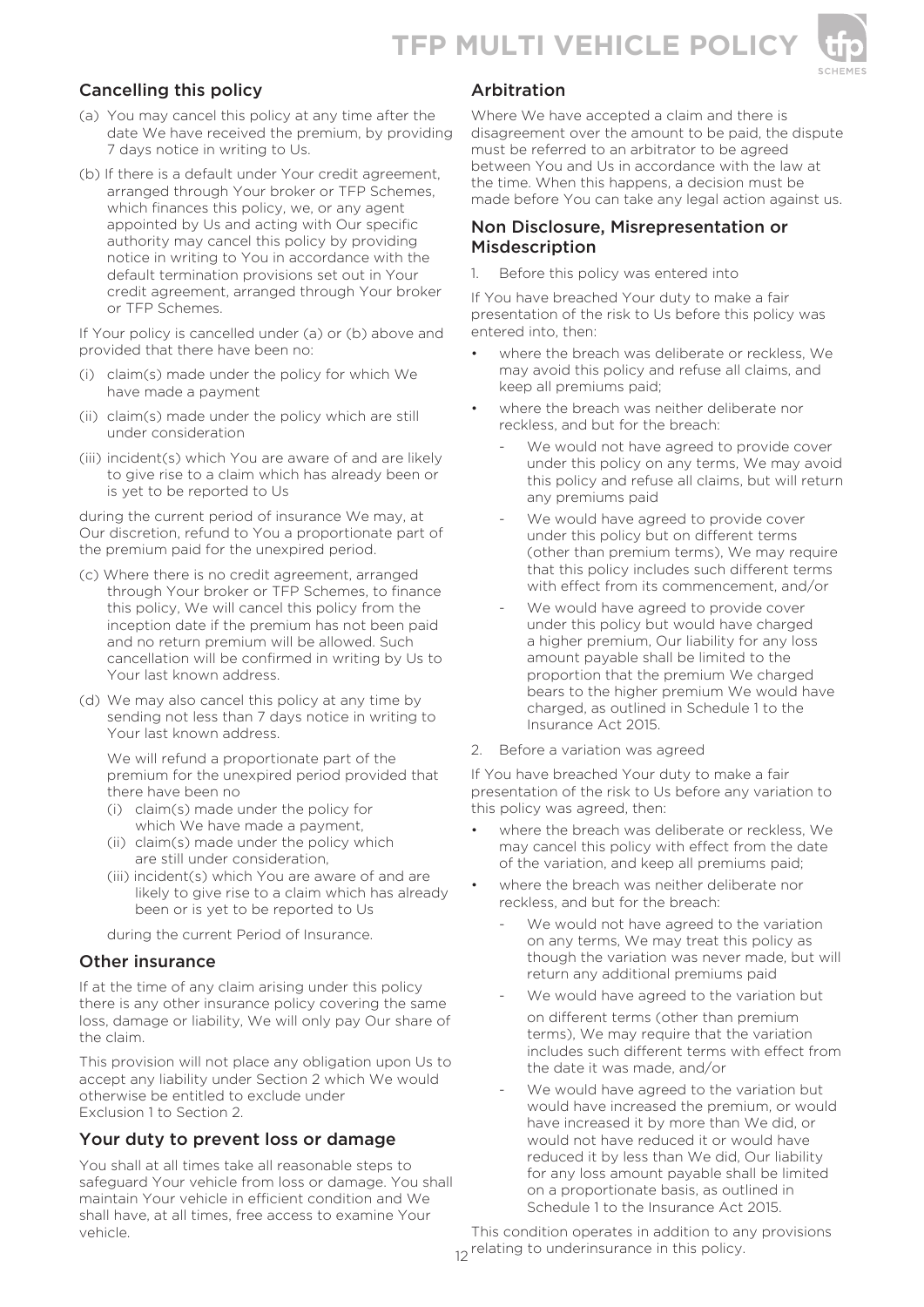### Fraud

If a claim made by You or anyone acting on Your behalf is fraudulent or fraudulently exaggerated or supported by a false statement or fraudulent means or fraudulent evidence is provided to support the claim, We may:

- (1) refuse to pay the claim,
- (2) recover from You any sums paid by Us to You in respect of the claim,
- (3) by notice to You cancel the policy with effect from the date of the fraudulent act without any return of premium.

If We cancel the policy under (3) above, then We may refuse to provide cover after the time of the fraudulent act. This will not affect any liability We may have in respect of the provision of cover before the time of the fraudulent act.

If this policy provides cover to any person other than You and a claim made by such person or anyone acting on their behalf is fraudulent or fraudulently exaggerated or supported by a false statement or fraudulent means or fraudulent evidence is provided to support the claim, We may:

- (1) refuse to pay the claim,
- (2) recover any sums paid by Us in respect of the claim (from You or such person, depending on who received the sums or who benefited from the cover provided),
- (3) by notice to You and such person cancel the cover provided for such person with effect from the date of the fraudulent act without any return of premium in respect of such cover.

If We cancel a person's cover under (3) above, then We may refuse to provide cover after the time of the fraudulent act. This will not affect any liability We may have under such cover occurring before the time of the fraudulent act.

### Monthly premiums

IIn the event of a total loss claim under this policy, all remaining monthly premiums for the period of the insurance contract will immediately become due. We reserve the right to deduct this amount from the claims settlement.

### Payments made under compulsory insurance regulations and rights of recovery

If the law in any country in which this policy operates requires Us to settle a claim which, if this law had not existed We would not be obliged to pay, We reserve the right to recover such payments from You or from the person who incurred the liability.

# **Financial Services Compensation Scheme**

We are members of the Financial Services Compensation Scheme (FSCS). You may be entitled to compensation from this scheme if We cannot meet Our obligations, depending on the type of insurance and the circumstances of Your claim.

Further information about the scheme is available from the FSCS website www.fscs.org.uk, or write to Financial Services Compensation Scheme, 10th Floor, Beaufort House,15 St Botolph Street,London,EC3A  $7QU$ 

# **Complaints Procedure**

### Our Promise of Service

Our goal is to give excellent service to all Our customers but We recognise that things do go wrong occasionally. We take all complaints We receive seriously and aim to resolve all Our customers' problems promptly. To ensure that We provide the kind of service You expect We welcome Your feedback. We will record and analyse Your comments to make sure We continually improve the service We offer.

### What will happen if You complain?

- We will acknowledge Your complaint promptly.
- We aim to resolve complaints as quickly as possible.

Most of Our customers' concerns can be resolved quickly but occasionally more detailed enquiries are needed. If this is likely, We will contact You with an update within 10 working days of receipt of Your complaint, and will give You an expected date of response.

### What to do if You are unhappy

If You are unhappy with any aspect of the handling of Your insurance We would encourage you, in the first instance, to seek resolution by contacting Your Insurance Advisor

If You are unhappy with the outcome of Your complaint, You may refer the matter to the Financial Ombudsman (FOS) at:

The Financial Ombudsman Service Exchange Tower London E14 9SR

Telephone: 0800 023 4567 (calls from UK landlines and mobiles are free) or 0300 123 9123

Or simply log on to their website at www.financial-ombudsman.org.uk

Whilst We are bound by the decision of the FOS, You are not. Following the complaints procedure does not affect Your right to take legal action.

### Use of Language

Unless otherwise agreed, the contractual terms and conditions and other information relating to this contract will be in English.

### Customers with Disabilities

This policy and other associated documentation are also available in large print, audio and Braille. If You require any of these formats please contact Your insurance broker.